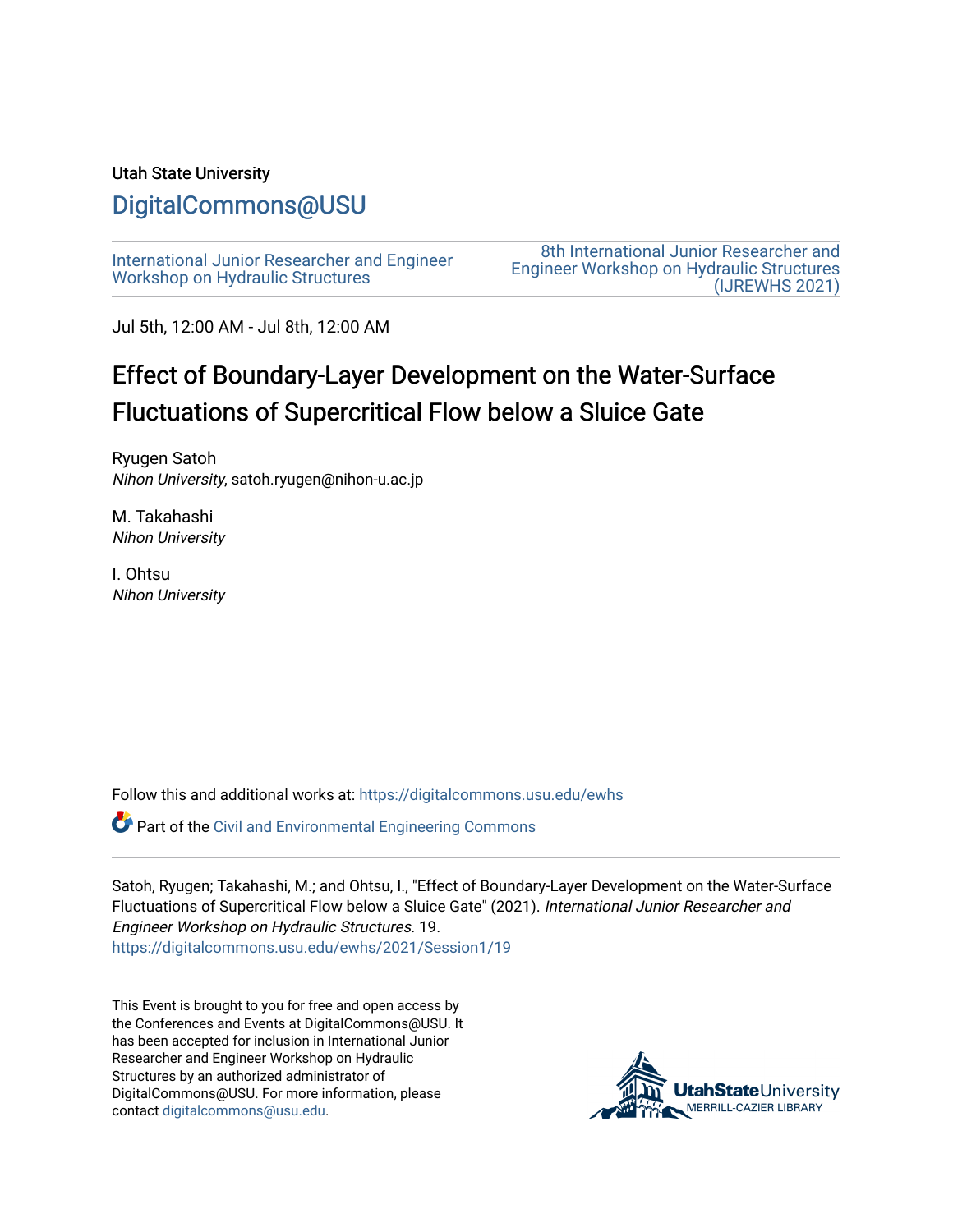# **Effect of Boundary-Layer Development on the Water-Surface Fluctuations of Supercritical Flow below a Sluice Gate**

<u>R. Satoh<sup>1</sup>,</u> M. Takahashi<sup>1</sup> and I. Ohtsu<sup>2</sup> <sup>1</sup>Department of Civil Engineering Nihon University, College of Science and Technology Tokyo JAPAN <sup>2</sup> Nihon University Tokyo **JAPAN** E-mail: [satou.ryugen@nihon-u.ac.jp](mailto:satou.ryugen@nihon-u.ac.jp)

*Abstract: Hydraulic structures with a sluice gate are commonly used for control of the flow. In supercritical flow below a sluice gate, an accurate estimation of the water depth and boundary layer thickness is important for the hydraulic design of a horizontal apron. The relation between water-surface fluctuations and boundary-layer development has not been clarified. The aim of this paper is to experimentally demonstrate the effect of boundary-layer development on water-surface fluctuations of supercritical flow below a sluice gate. It is shown that water surface begins to fluctuate slightly upstream of the critical point. The water-surface fluctuations and turbulence intensities downstream of the critical point are also obtained, which demonstrates the length required for the water-surface fluctuations and turbulence intensity distributions to nearly equal uniform open-channel flow.*

*Keywords: Supercritical flow, boundary-layer development, water-surface fluctuations, turbulence intensity.*

## **1. INTRODUCTION**

Hydraulic structures with a sluice gate are commonly used for control of the flow. For supercritical flow downstream of a sluice gate in a horizontal rectangular channel, the velocity distribution at the section of the vena contracta becomes almost constant (Ohtsu & Yasuda, 1994; Roth & Hager, 1999). A boundary layer develops from the vena contracta section and reaches the water surface. The point where the boundary layer reaches the water surface is known as the critical point. The supercritical flow between the section of the vena contracta and that of the critical point is referred to as the developing flow, as shown in Figure 1.

In the supercritical flow below a sluice gate, an accurate estimation of the water depth and the boundarylayer thickness is important for the hydraulic design of a horizontal apron because the location of the toe of a hydraulic jump is very sensitive to the supercritical flow depth. Recently, Takahashi & Ohtsu (2017; 2009) showed that the boundary-layer development and the water-surface fluctuations at the jump toe have important effects on the characteristics of air entrainment and the velocity fields in hydraulic jumps. Additionally, for a given Froude and Reynolds numbers, Takahashi & Ohtsu (2017) showed that the flow condition for the water surface in the supercritical flow depends on the boundarylayer development. Further study may be required to quantitatively clarify the relation between the watersurface fluctuations and the boundary-layer development of the supercritical flow below a sluice gate.

The aim of this paper is to experimentally demonstrate the effect of the boundary-layer development on the water-surface fluctuations of the supercritical flow below a sluice gate. A method for analytical calculation of the boundary-layer thickness and the supercritical flow depth is examined for the developing flow by using the presented data. Using high-speed video camera images and the measured values of the water-surface fluctuations, it is found that the water-surface fluctuations begin to occur in the developing flow region. The water-surface fluctuations and the turbulence intensities in the section downstream of the critical point are also obtained, determining the region where the distribution of the turbulence intensity is similar to that of uniform open-channel flow.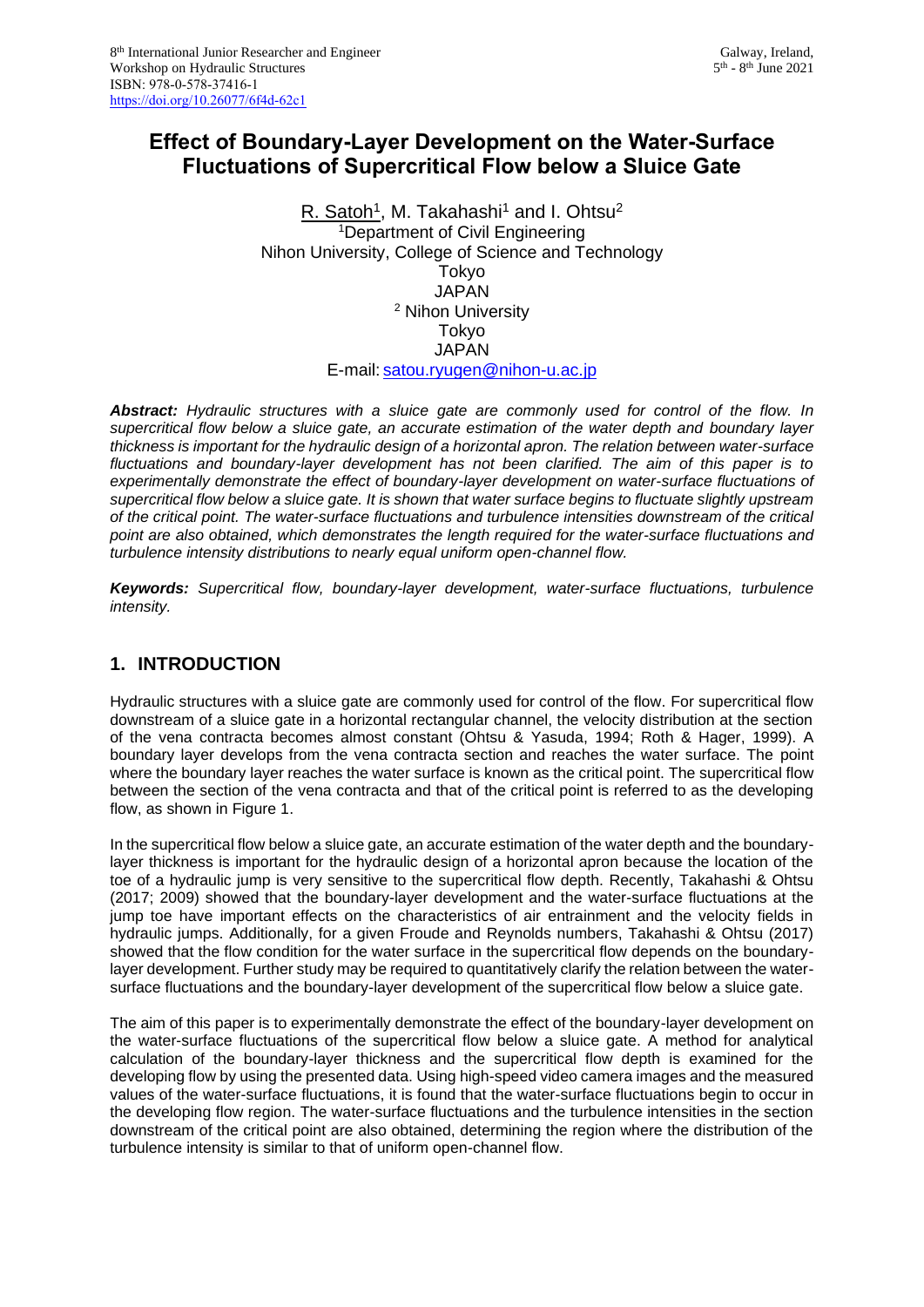

Figure 1 – Definition sketch for a supercritical flow below a sluice gate.

#### **2. EXPERIMENTS AND EXPERIMENTAL SET-UP**

The experiments were performed in a horizontal rectangular channel with channel width  $B = 0.40$  m under  $Fr_0$  = 8.0 and  $Re$  = 7.2×10<sup>4</sup>, where  $Fr_0$  [=  $U_0/(g\bar{h}_0)^{1/2}$  ] is the Froude number at the vena contracta section (section 0 in Figure 1),  $U_0$  is the depth-averaged velocity at section 0,  $g$  is the acceleration due to gravity, *h*̅ 0 is the time-averaged depth at section 0, *Re* (= *ρq*⁄*μ* ) is the Reynolds number, *ρ* is the water density, *q* is the water discharge per unit width, and *μ* is the dynamic water viscosity. The water was pumped from a basin to a constant head tank. The water discharge was controlled with a valve and that was measured with an accuracy of ±2% using a sharp-edged weir. The supercritical flow depth was controlled by a sluice gate which composed of a 4 mm thick stainless-steel plate with a sharp lower edge.

The instantaneous water depth  $h$  (=  $\bar{h}$  + h') and the water-surface fluctuation  $(\overline{h'{}^2})^{1/2}$  were obtained by using an ultrasonic water-level sensor (U.L.S.) of ±1% accuracy with a sampling frequency of 100 Hz and a sampling time of 200 s, where  $\bar{h}$  is the time-averaged depth and h' is the fluctuating depth. This measurement was conducted 10 times for each section. It was confirmed that the values of the timeaveraged depth determined by using the U.L.S. were equal to those obtained by using a point gauge with a reading accuracy of  $\pm 0.1$  mm. Additionally, the experiments undertaken confirmed that the vena contracta section is located at a distance 2*a* downstream the sluice gate (Rajaratnam, 1977; Ohtsu & Yasuda, 1994; Roth & Hager, 1999; Castro-Orgaz & Hager, 2014) and  $\bar{h}_0$  = 0.64*a* (Rajaratnam, 1977; Ohtsu & Yasuda, 1994), where *a* is the gate opening. The flow conditions for the water-surface fluctuations were observed using a high-speed video camera recording at 1000 fps. To determine the velocity characteristics, the instantaneous velocity  $u$  ( $=\bar{u}+u'$ ) was measured by using a onedimensional laser Doppler velocimeter (L.D.V.), where  $\bar{u}$  is the time-averaged velocity in the *x*-direction, *u'* is the fluctuating velocity in the *x*-direction, and *x* is the horizontal coordinate from the vena contracta. Data were collected at a frequency of up to 4 kHz for each point. The Doppler signals were processed with a sampling frequency of 25 Hz and a sampling time of 164 s. These measurements were carried out along the centerline of the channel  $(z = 0)$ , where  $z$  is the coordinate of a cross section.

### **3. ANALYSIS OF WATER DEPTH AND BOUNDARY-LAYER THICKNESS**

#### **3.1. Developing flow**

To show the methods used for analytical calculations of the time-averaged depth and the boundarylayer thickness, it is assumed that the flow is two dimensional and that the loss of energy outside the boundary layer is negligible. Bernoulli's equation for the streamline along the water surface between the vena contracta section (section 0 in Figure 1, *x* = 0) and the section of the developing flow region (section 1 in Figure 1, *x* = *x*) is expressed as

$$
\frac{U_0^2}{2g} + \bar{h}_0 = \frac{U^2}{2g} + \bar{h}
$$
 (1)

where *U* is the velocity outside the boundary layer in the developing flow region. Using the dimensionless quantity  $J (= U_0/U)$ , Eq. (1) can be written as (Ohtsu & Yasuda, 1994)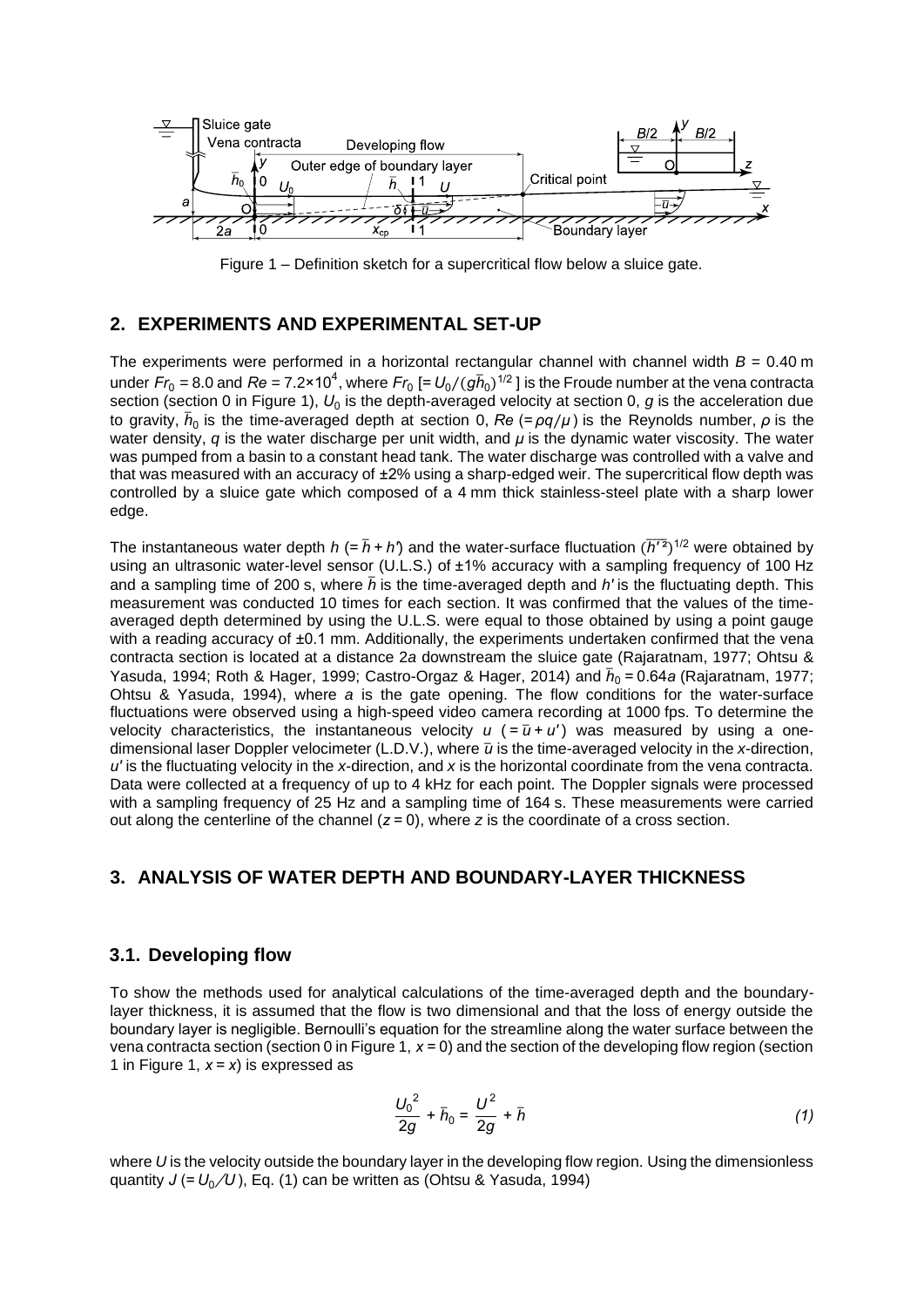$$
\frac{\bar{h}}{\bar{h}_0} = \frac{1}{2} Fr_0^2 (1 - J^{-2}) + 1.
$$
 (2)

The continuity equation between sections 0 and 1 is written as

$$
U_0 \bar{h}_0 = U(\bar{h} - \delta_1) \tag{3}
$$

where  $\delta_1$  is the displacement thickness, defined as

$$
\delta_1 = \int_0^{\overline{h}} \left(1 - \frac{\overline{u}}{U}\right) dy \tag{4}
$$

where *y* is the vertical coordinate from the channel bed. If the velocity distribution for  $\bar{u}$  in the boundary layer is approximated by a one-seventh power law, the relative velocity  $\bar{u}/U$  can be expressed as

$$
\bar{u}/U = (y/\delta)^{1/7} \quad \text{for} \quad 0 \le y \le \delta \tag{5}
$$

where δ is the thickness of the boundary layer, and the velocity distribution  $\bar{u}/U$  outside the boundary layer is constant:

$$
\bar{u}/U = 1 \quad \text{for} \quad \delta \le y \le \bar{h} \,. \tag{6}
$$

Using Eqs. (5) and (6), the displacement thickness *δ*<sub>1</sub> is written as

$$
\delta_1 = \delta/8 \tag{7}
$$

Or, equivalently,

$$
\delta = 8\delta_1. \tag{8}
$$

Substituting Eqs. (2) and (7) into Eq. (3), the relative boundary-layer thickness is expressed as (Ohtsu & Yasuda, 1994)

$$
\frac{\delta}{\bar{h}_0} = 8 \left[ \frac{1}{2} Fr_0^2 (1 - J^{-2}) + 1 - J \right].
$$
 (9)

For the boundary layer in the open-channel flow, the momentum integral equation for two-dimensional flow can be expressed as

$$
\frac{d\delta_2}{dx} + \frac{2\delta_2 + \delta_1}{U} \frac{dU}{dx} = \frac{C_f}{2}
$$
 (10)

where  $\delta_2$  [=  $\int_0^{\bar{h}} (1 - \bar{u}^2/U) (\bar{u}^2/U)$  $\int_0^b (1 - \frac{a}{b}) \cdot (1 - \frac{a}{b}) \cdot (1 - \frac{a}{c})$  is the momentum thickness,  $C_f$  [=  $\frac{a}{b}$  /( $\rho U^2$ /2)] is the local skin friction coefficient, and  $\tau_0$  is the shear stress on the channel bed. Using Eqs. (5) and (6), the momentum thickness  $\delta_2$  is written as

$$
\delta_2 = 7\delta/72 \tag{11}
$$

Substituting Eqs. (7), (9), and (11) into Eq. (10), the following equation is obtained as

$$
dx = \frac{2}{9C_f} \left[ -\frac{37U}{2g} + \frac{23}{U} \left( \frac{U_0^2}{2g} + \bar{h}_0 \right) - \frac{16U_0 \bar{h}_0}{U^2} \right] dU.
$$
 (12)

The local skin friction coefficient C<sub>f</sub> may be expressed as that for a turbulent boundary layer along a smooth flat plate with a zero pressure gradient (Schlichting, 1979):

$$
C_{\rm f} = 0.0592(\rho U x/\mu)^{-1/5} \quad \text{for} \quad 3 \times 10^5 \le \rho U x/\mu \le 1 \times 10^7. \tag{13}
$$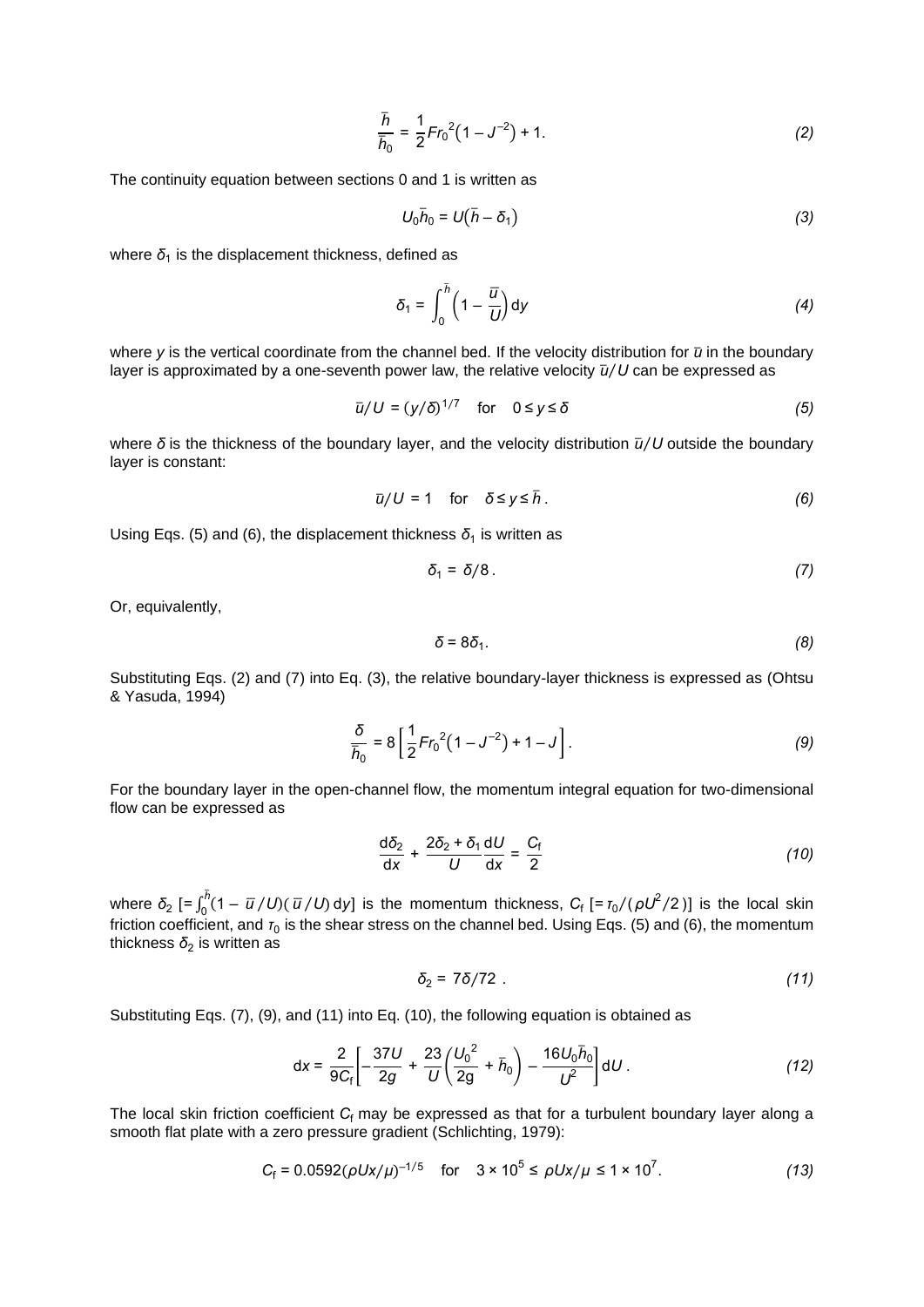After substituting Eq. (13) into Eq. (12) and integrating this with respect to *x* under the condition of the vena contracta section ( $U$  =  $U_0$  at  $x$  = 0), the relative distance  $x/\bar{h}_0$  is expressed as (Ohtsu & Yasuda, 1994)

$$
\frac{x}{\overline{h}_0} = 194 Re^{1/4} \left[ \frac{37}{99} Fr_0^2 (1 - J^{-11/5}) + \frac{23}{9} (2 + Fr_0^2) (J^{-1/5} - 1) - \frac{8}{9} (1 - J^{4/5}) \right]^{5/4}.
$$
 (14)

Thus, for a given  $Fr_0$  and Re, the water-surface profile of the developing flow is calculated by using Eqs. (2) and (14), and the boundary-layer development is calculated by using Eqs. (9) and (14). Furthermore, the value of the critical point  $x_{cp}$  is determined by using Eqs. (2), (9), and (14) under the condition at the critical point ( $\bar{h}/\bar{h}_0$  =  $\bar{\delta}/\bar{h}_0$ ) for a given  $Fr_0$  and  $Re$ .

#### **3.2. Supercritical flow downstream of the critical point**

In the section downstream of the critical point, the gradually varied flow equation in a horizontal rectangular channel is expressed as

$$
\frac{d\overline{h}}{dx} = \left(-\frac{f}{4}\frac{1}{R}\frac{V^2}{2g}\right) / \left(1 - \frac{\alpha BQ^2}{gA^3}\right)
$$
(15)

where *f* is the skin friction coefficient, *R* is the hydraulic radius, *V* is the depth-averaged velocity, *Q* is the discharge, *A* is the cross-sectional area, and  $\alpha \left[ = \int_0^{\bar{R}} (\overline{u}/\sqrt{2})^3 \right]$  $\int_0^{\eta} (\overline{u}/V)^3 \, \textup{d}y/\bar{h}$  is the energy coefficient. For a smooth rectangular channel, the skin friction coefficient *f* can be presented as (Knight *et al*., 1984)

$$
1/\sqrt{f} = 1.81 \log[(4\rho V R/\mu)\sqrt{f}] - 0.35 \quad \text{for} \quad 5.3 \times 10^3 \le \rho V R/\mu \le 1.9 \times 10^5. \tag{16}
$$

If  $R = \overline{h}$ , Eq. (16) can be represented as

$$
1/\sqrt{f} = 1.81 \log(4Re\sqrt{f}) - 0.35.
$$
 (17)

After substituting  $R = \overline{h}$  into Eq. (15), assuming  $\alpha = 1$ , and integrating this with respect to *x* under the condition at the section of the critical point ( $\bar{h}$  =  $\bar{h}_{\rm cp}$  at *x* = *x*<sub>cp</sub>) gives (Ohtsu & Yasuda, 1994)

$$
\frac{x}{\overline{h}_0} = \frac{8}{fFr_0^2} \left[ Fr_0^2 \left( \frac{\overline{h}}{\overline{h}_0} - \frac{\overline{h}_{cp}}{\overline{h}_0} \right) + \frac{1}{4} \left( \frac{\overline{h}_{cp}}{\overline{h}_0} \right)^4 - \frac{1}{4} \left( \frac{\overline{h}}{\overline{h}_0} \right)^4 \right] + \frac{x_{cp}}{\overline{h}_0}
$$
(18)

where  $\bar{h}_{\rm cp}$  is  $\bar{h}$  at the section of the critical point. For a given  $Fr_0$ ,  $R$ e, and  $x/\bar{h}_0$ , the water-surface profile downstream of the critical point is calculated by using Eqs. (17) and (18). In Eq. (18), the relative value of  $\bar{h}_{\rm cp}/\bar{h}_0$  and that of  $x_{\rm cp}/\bar{h}_0$  can be obtained from Eqs. (2), (9), and (14) as noted in Section 3.1.

#### **4. RESULTS**

#### **4.1. Velocity distributions**

For a given *Fr*<sup>0</sup> and *Re*, Figure 2(a) shows the velocity distributions for the developing flow, and the solid line in Figure 2(a) illustrates the calculated values obtained with Eq. (5). In the present study, the boundary-layer thickness *δ* is determined by substituting the displacement thickness  $\delta_1$  into Eq. (8). As shown in Figure 2(a), in the range of  $0 ≤ y / δ ≤ 1$ , the velocity distributions in the boundary layer of the developing flow can be approximated by a one-seventh power law. For the outside of the boundary layer  $(y/\delta \ge 1)$ , the values of the relative velocity  $\bar{u}/U$  become constant ( $\bar{u}/U$  = 1). Additionally, the effects of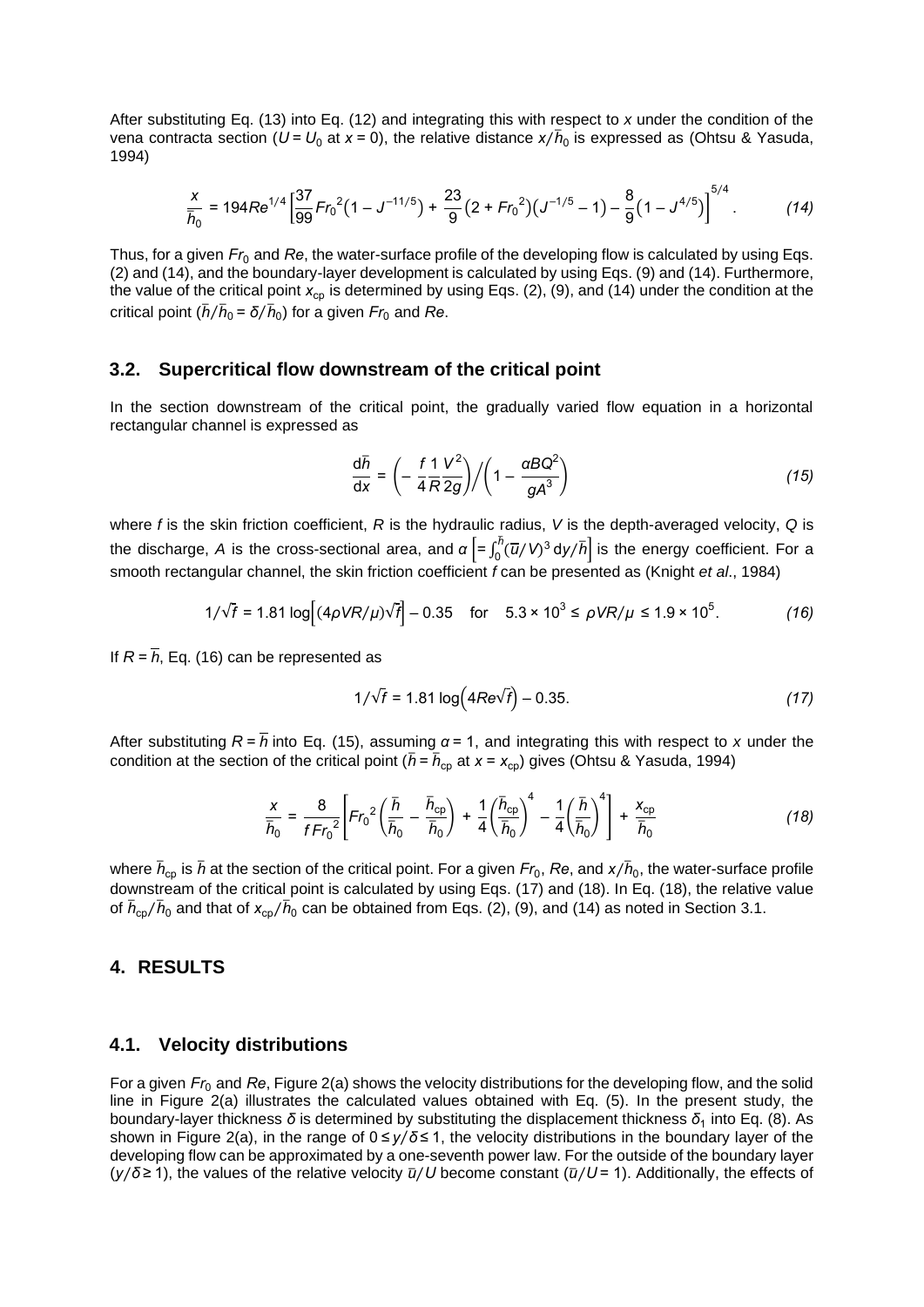

Figure 2 – Velocity distributions for (a) the developing flow; (b) a section downstream of the critical point.

the relative distance  $x/x_{cp}$  on the velocity distribution of the developing flow are negligible. Figure  $2(b)$ shows the velocity distributions in the section downstream of the critical point, and the solid line in Figure 2(b) illustrates the calculated values obtained by using Eq. (5) with  $\delta = \bar{h}$ . The relative velocity distributions in the section downstream of the critical point are approximated by a one-seventh power law, and the effects of  $x/x_{\rm cp}$  on the relative velocity distribution are negligible.

#### **4.2. Water-surface profile and boundary-layer development**

The water-surface profile and the boundary-layer development in accordance with  $\bar{h}/\bar{h}_0$  = f( $x/x_{cp}$ ) and  $\delta/\bar{h}_0$  = f(*x*/*x*<sub>cp</sub>) are presented in Figure 3 under a given *Fr*<sub>0</sub> and *Re*. The dashed line in Figure 3 shows the values of the boundary-layer thickness calculated using Eqs. (9) and (14). The solid line in Figure 3 shows the values of the water depth for the developing flow calculated using Eqs. (2) and (14), and the dotted-dashed line in Figure 3 shows the values of the water depth for the section downstream of the critical point calculated using Eqs. (17) and (18). As shown in Figure 3, in the developing flow (0 < *x*⁄*x*cp < 1), the boundary-layer thickness *δ h*̅ ⁄ <sup>0</sup> and the time-averaged depth *h*̅ *h*̅ ⁄ <sup>0</sup> increase with the relative distance  $x/x_{cp}$ . At the critical point  $(x/x_{cp} = 1)$ , the boundary-layer thickness is equal to the timeaveraged depth. In the section downstream of the critical point (x/x<sub>cp</sub> > 1),  $\bar{h}/\bar{h}_0$  increases with the relative distance  $x/x_{cp}$ . Additionally, the calculated values of the water depth  $\bar{h}/\bar{h}_0$  and the boundarylayer thickness  $\bar{\delta}/\bar{h}_0$  are in agreement with the experimental values of  $\bar{h}/\bar{h}_0$  and  $\bar{\delta}/\bar{h}_0$ , respectively.

#### **4.3. Turbulence intensity distributions**

For a given  $Fr_0$  and  $Re$ , the turbulence intensity distributions for the developing flow (0 <  $x/x_{cp}$  < 1) in accordance with ( $\overline{u'^2}$ )<sup>1/2</sup>/*U* = f(*y*/δ) are shown in Figure 4(a). In the boundary layer (0 < *y*/δ ≲ 1), as shown in Figure 4(a), the values of the turbulence intensity  $(\overline{u'^{\,2}})^{1/2}/U$  become small with increasing the relative height *y/δ*. Outside the boundary layer for *y/δ* ≥ 1.2, the values of  $(\overline{u'^2})^{1/2}/U$  are smaller than those in the boundary layer, and the values of  $(\overline{u'^2})^{1/2}/U$  outside the boundary layer are nearly constant. Klebanoff (1955) indicated that the instantaneous position of the edge of the turbulent boundary layer has a random character, and the edge rarely extends outside the region of 0.4 ≤ *y*⁄*δ* ≤ 1.2 . This discussion means that the fully turbulent region and the intermittent region are formed in *y*⁄*δ* < 0.4 and 0.4 ≤ *y*⁄*δ* ≤ 1.2, respectively. Therefore, in the supercritical flow below a sluice gate, it may be considered that the region in  $0.4 \le y/\delta \le 1.2$  is intermittently turbulent.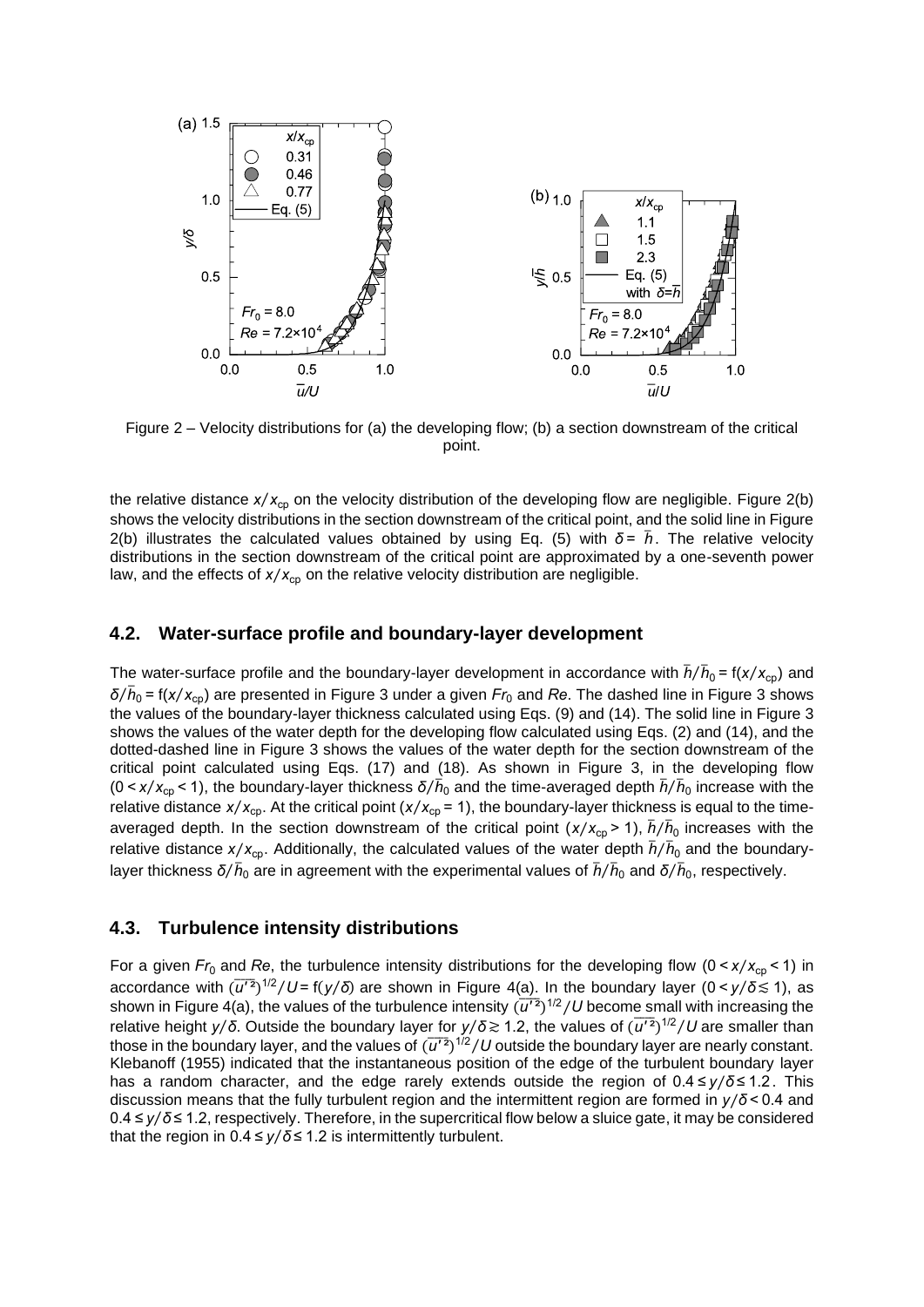

Figure 3 – Water-surface profile and boundary-layer development.



Figure 4 – Turbulence intensity distributions for (a) the variation of  $y/\delta$  with  $(\overline{u'^2})^{1/2}/U$ ; (b) the variation of  $y/\bar{h}$  with  $(\overline{u'^2})^{1/2}/U$ .

For a given  $Fr_0$  and Re, Figure 4(b) shows the variation of the turbulence intensity  $(\overline{u'^2})^{1/2}/U$  with the relative height  $y/\bar{h}$  in the supercritical flow below a sluice gate. In Figure 4(b), the dashed line is the distribution of the turbulence intensity for uniform open-channel flow (Tominaga & Nezu, 1992). In the range of  $0 < x/x_{cp} \le 0.8$ , as shown in Figure 4(b), the measured values of  $(\overline{u'^2})^{1/2}/U$  near the water surface ( $y/\bar{h}$   $\approx$  1) are small and independent of the relative distance  $x/x_{cp}$ . In the range of 1 < *x*/*x*<sub>cp</sub> ≤ 1.5, the measured values of  $(\overline{u'}^2)^{1/2}/U$  near the water surface (*y*/ $\overline{h}$  ≈ 1) increase with the relative distance  $x/x_{cp}$ . In the range of  $x/x_{cp} \ge 1.5$ , the magnitude and distribution of the turbulence intensity is independent of  $x/x_{cp}$ . It is shown that the distributions for the turbulence intensity in the range of  $x/x_{\text{co}} \gtrsim 1.5$  are nearly equal to those in the uniform open-channel flow, as shown by the dashed line in Figure 4(b). Therefore, in the supercritical flow below a sluice gate, it is considered that the fully developed flow is formed in the range of  $x/x_{\text{cn}} \ge 1.5$ .

#### **4.4. Water-surface fluctuations**

The high-speed video camera images for the water-surface fluctuations for a given  $Fr_0$  and Re are shown in Figure 5. In Figure 5, the values of *x*⁄*x*cp and those of the boundary-layer development *δ*⁄*h*̅ are calculated by using Eqs. (2), (9), and (14). As shown in Figure 5(a), the water surface in the range of 0 ≤ *x*/*x*<sub>cp</sub> ≤ 0.2 (0 ≤ *δ*/*h* ≤ 0.3) is smooth like transparent glass. This is because the turbulence in the boundary layer does not reach the water surface. As shown in Figure 5(b), the water surface begins to fluctuate slightly in the range of 0.6 ≤*x*/*x*<sub>cp</sub> ≤ 0.8 (0.7 ≤ *δ*/*h* ≤ 0.8). This result might show that the boundary layer reaches the water surface intermittently in the range of 0.6 ≲*x*⁄*x*cp≲ 0.8 (0.7 ≲*δ*⁄*h*̅ ≲ 0.8). As shown in Figure 5(c), the water-surface fluctuations at the critical point  $(x/x_{\text{cn}}=1)$  are large compared with Figures 5(a) and 5(b). As shown in Figure 5(d), the water-surface fluctuations in the range of 1.6 ≤  $x/x_{cp}$  ≤ 1.7 are larger than those shown in Figures 5(a), 5(b), and 5(c).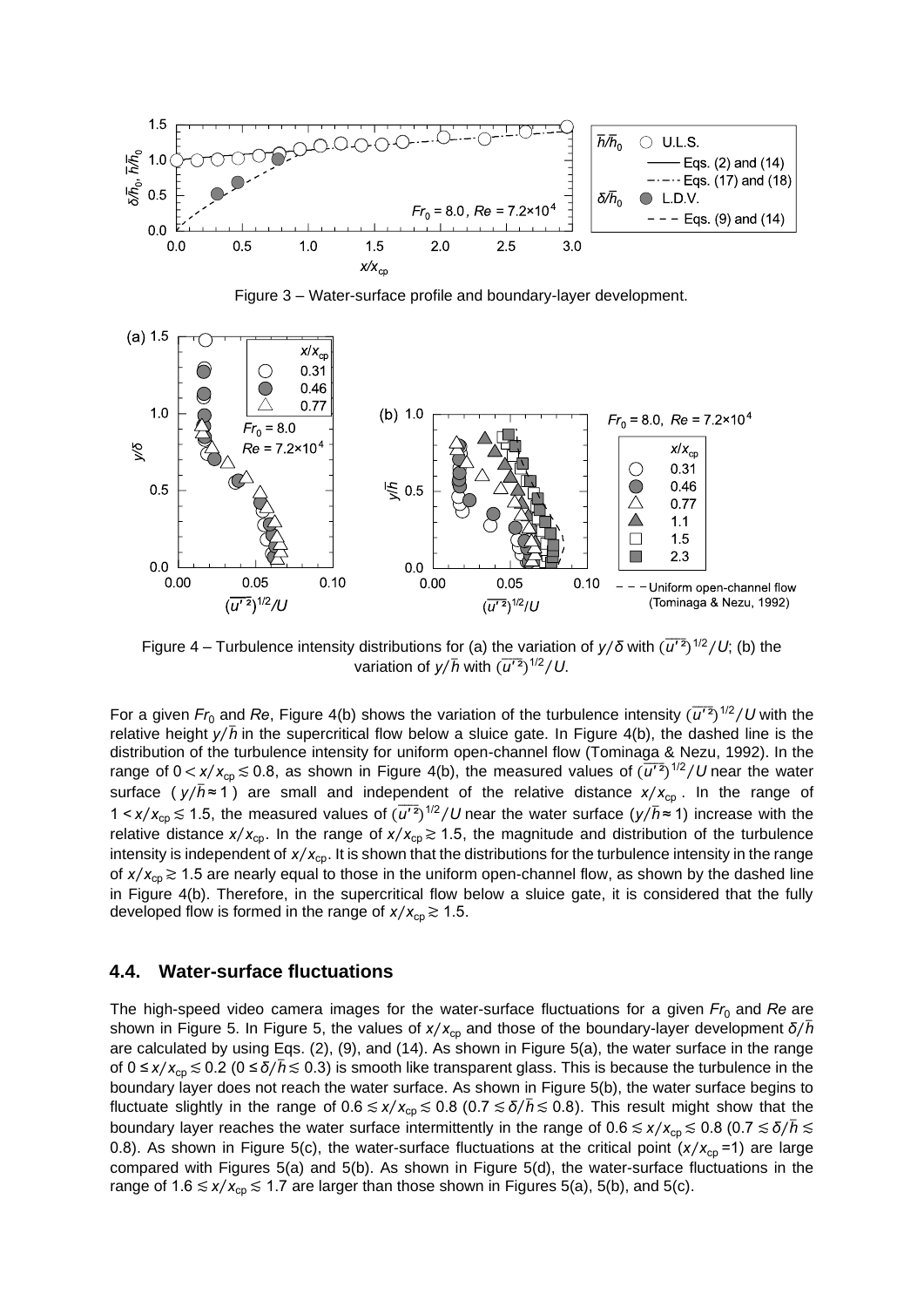

Figure 5 – Flow condition of water-surface fluctuations with  $Fr_0$  = 8.0 and  $Re$  = 7.2×10<sup>4</sup> for (a) 0 ≤ *x*/*x*<sub>cp</sub> ≤ 0.2; (b) 0.6 ≤ *x*/*x*<sub>cp</sub> ≤ 0.8; (c) 0.9 ≤ *x*/*x*<sub>cp</sub> ≤ 1.1; (d) 1.6 ≤ *x*/*x*<sub>cp</sub> ≤ 1.7.

For a given  $Fr_0$  and Re, Figure 6 shows the relation between the water-surface fluctuations  $(\overline{h^{r_2}})^{1/2}/\overline{h}$ and the boundary-layer development *δ*⁄*h*̅ in the developing flow region, and the values of *δ*⁄*h*̅ are calculated by using Eqs. (2), (9), and (14). The dashed line in Figure 6 indicates the trend for the watersurface fluctuations with boundary-layer development  $\delta/\bar{h}$ . As shown in Figure 6, the measured values of ( $\overline{h'^2}$ )<sup>1/2</sup>/*h* in the range of 0 ≤ δ/ $\overline{h}$  ≲ 0.6 are small. However, the measured values of ( $\overline{h'^2}$ )<sup>1/2</sup>/*h* in the range of 0.7≲*δ*⁄*h*̅ ≲1.0 increase with *δ*⁄*h*̅ , illustrating that water-surface fluctuations may begin to occur if 0.7≲*δ*⁄*h*̅ ≲0.8. This is because the water surface begins to fluctuate slightly in the range of 0.7≲ *δ*⁄*h*̅ ≲0.8 (0.6≲*x*⁄*x*cp≲0.8), as shown in Figure 5(b). It may be similar to air flow on a flat plate in the turbulent boundary layer intermittently reaching  $y/\delta$  = 1.2 (Klebanoff, 1955).

Figure 7 shows the streamwise change of water-surface fluctuations in the supercritical flow below a sluice gate for a given  $Fr_0$  = 8.0 and  $Re$  = 7.2×10<sup>4</sup>. The dashed line in Figure 7 indicates the trend for the water-surface fluctuations with the relative distance  $x/x_{cp}$ . The values of the water-surface fluctuations  $(\overline{h'^2})^{1/2}/\overline{h}$  in the range of  $0 \le x/x_{cp} \le 0.5$  are small, and these results correspond with Figure 5(a). The values of  $(\overline{h'^2})^{1/2}/\overline{h}$  in the range of 0.5  $\leq x/x_{cp} \leq 1.5$  increase with the relative distance *x*/*x*<sub>cp</sub>. The water surface, as shown in Figures 5(b) and 5(c), changes from smooth to uneven in the range of 0.5 ≲ *x/x*<sub>cp</sub> ≲ 1.5. Whereas, as shown in Figure 7, the values of  $(\overline{h'}^2)^{1/2}/\overline{h}$  in the range of *x*/*x*<sub>cp</sub> ≳ 1.5 are nearly constant, and the values of  $(\overline{h'2})^{1/2}/\overline{h}$  in the range of *x*/*x*<sub>cp</sub> ≳ 1.5 are larger than those in the range of  $0 \le x/x_{cp} < 1.5$ . These results might demonstrate that the water-surface fluctuations in the range of  $x/x_{cp} \ge 1.5$  are similar to those obtained for uniform open-channel flow because the distributions of the turbulence intensity in  $x/x_{cp} \ge 1.5$  are nearly equal to those in uniform open-channel flow, as noted in Section 4.3. Therefore, it is considered that the water-surface fluctuations







Figure 7 – Streamwise change of water-surface fluctuations.